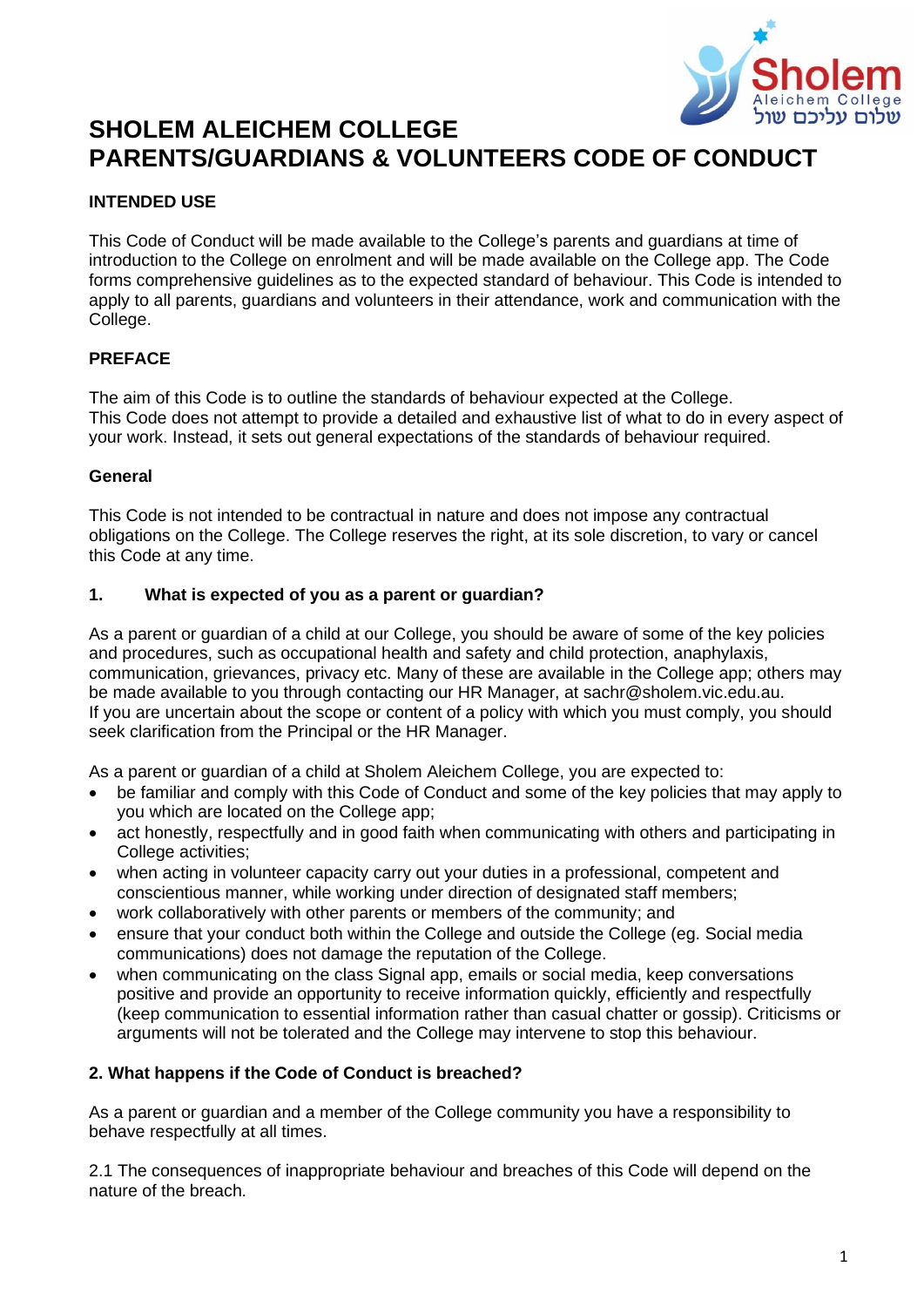2.2 Where the breach relates to your child, the first report should be made to the child's teacher. However, the Principal should be informed of all serious breaches of this Code of Conduct and where the teacher is not able to resolve the situation. (ie. On the parent Signal app).

2.3 Factors the College may consider when deciding what action to take may include:

(a) the seriousness of the breach;

(b) the likelihood of the breach occurring again;

(c) whether the parent or guardian has committed the breach more than once;

(d) the risk the breach poses to employees, students or any others.

Actions that may be taken by the College in respect of a breach of the Code include management or remedial action, a warning or a decision not to allow the parent or guardian to continue to be present on the parent platform or work at the College if volunteering. The College will reserve the right to determine in its entirety the response to any breach of this Code.

# **3. CHILD PROTECTION**

3.1 As a parent or guardian of a child at our College, you must report to the Principal:

(a) any concerns that you may have about the safety, welfare and wellbeing of a child or young person;

(b) any concerns you may have about the inappropriate actions of any other employee, contractor or volunteer that involves children or young people;

(c) any concerns you may have about any other employee, contractor or volunteer engaging in 'reportable conduct' or any allegation of 'reportable conduct' that has been made to you; (d) if you become aware that an employee, contractor or volunteer has been charged with or

convicted of an offence (including a finding of guilt without the court proceeding to a conviction) involving 'reportable conduct'; and

(e) If you volunteer at the College, if you become the subject of allegations of 'reportable conduct' whether or not they relate to your volunteering at the College.

You should refer to the College's Child Protection Policy, available on the College app for further information about these obligations.

3.2 Broadly, 'reportable conduct' includes:

(a) any sexual offence, or sexual misconduct, committed against, with, or in the presence of, a child (including a child pornography offence); or

(b) any assault, ill-treatment or neglect of a child; or

(c) any behaviour that causes psychological harm to a child, whether or not the child consents.

3.3 Reportable conduct does not extend to:

(a) conduct that is reasonable for the purposes of the discipline, management or care of children, having regard to the age, maturity, health or other characteristics of the children and to any relevant codes of conduct or professional standards, or

(b) the use of physical force that, in all the circumstances, is trivial or negligible, but only if the matter is to be investigated and the result of the investigation recorded under workplace employment procedures.

For further information about 'reportable conduct' see the Child Protection Policy.

# **4. RESPECT FOR PEOPLE**

4.1 The College expects employees to treat each other with respect and courtesy. Our daily interaction with others reflects on the College's reputation. Therefore, all members of the College community are expected to be courteous to all students, other parents, employees and members of the community.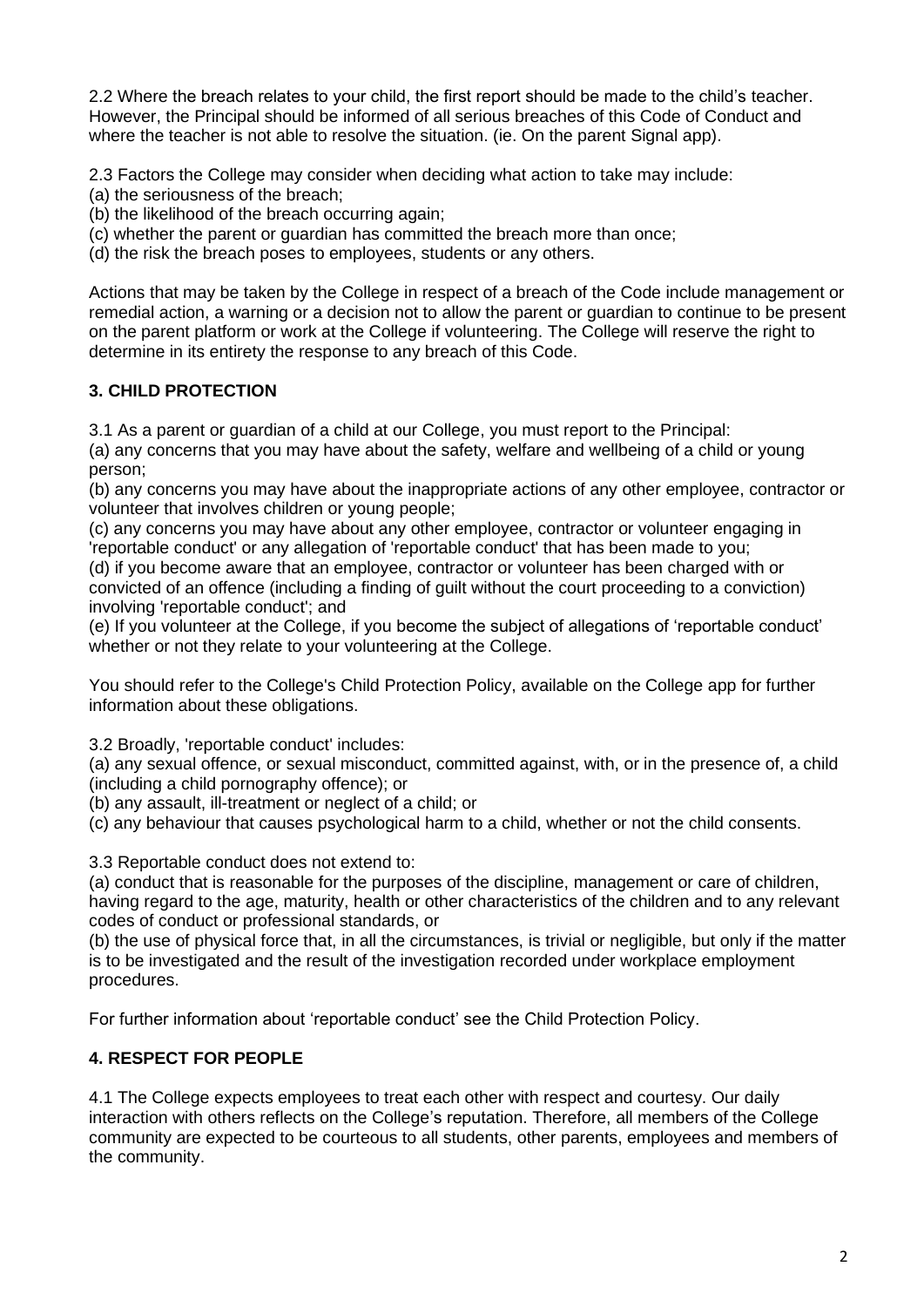4.2 Rude or insulting behaviour, including verbal and non-verbal aggression, abusive, threatening, intimidating or derogatory language and physical abuse or intimidation is unacceptable. You must not use information and communication technologies, such as email, mobile phones, text or instant messaging, blogs, social media sites and other websites to engage in this type of behaviour.

4.3 You must not discriminate against, or harass for any unlawful reason, or bully for any reason any employee, contractor, student or parent.

# **5. VOLUNTEERS**

5.1 Volunteers working with the College must be aware of this Code and conduct themselves in a manner consistent with the conduct described in it. Conduct that is not consistent with the conduct set out in this Code may result in the engagement of a volunteer being terminated.

5.2 All volunteers must have a valid and current Working with Children Check Card prior to commencing work at the College. Should a negative assessment notice be issued at any time, the engagement of the volunteer will be terminated.

5.3 When volunteering, you should take all reasonable steps to ensure that no student is exposed to any unnecessary risk of injury.

5.4 You should be familiar with and comply with the College's abridged Emergency Management Plan (EMP) available by contacting the Assistant Principal, Con Roubos.

# **Physical contact with students**

5.5 Volunteers must not impose physical punishment on a student in the course of their volunteering duties.

5.6 When physical contact with a student is a necessary part of the learning experience, in line with the Child Protection Policy (CPP), adults must exercise caution to ensure that the contact is appropriate and acceptable. Agreement and/or permission should be sought from the student by asking for a volunteer if necessary to demonstrate a particular activity.

5.7 When congratulating a student, a handshake, high five, pat on the shoulder or back are acceptable. A brief hug is only acceptable if the student initiates the contact. Where the volunteer feels a brief hug might be warranted in a given context, the consent of the student must be sought first, and the hug must occur in the presence of other students or staff.

#### **Relationships with students**

5.8 Volunteers must not have a romantic or sexual relationship with a student. It is irrelevant whether the relationship is consensual or non-consensual or condoned by parents or caregivers. You are reminded of the law prohibiting sexual relations with a person under the age of consent (16 years).

5.9 At all times when speaking with students care must be taken to use appropriate language. Students should be treated with respect and without favouritism. Sarcasm, derogatory remarks, sexual innuendo or offensive comments or material are all deemed inappropriate. Volunteers must be aware of, and sensitive to, children with culturally diverse or indigenous backgrounds and cultural practices that may influence the interpretation of their behaviour.

# **Occupational Health and Safety**

As a volunteer, you must:

(a) not attend work under the influence of alcohol, illegal drugs or non-prescribed and/or restricted substances;

(b) not consume alcohol, illegal drugs, non-prescribed and/or restricted substances while at work;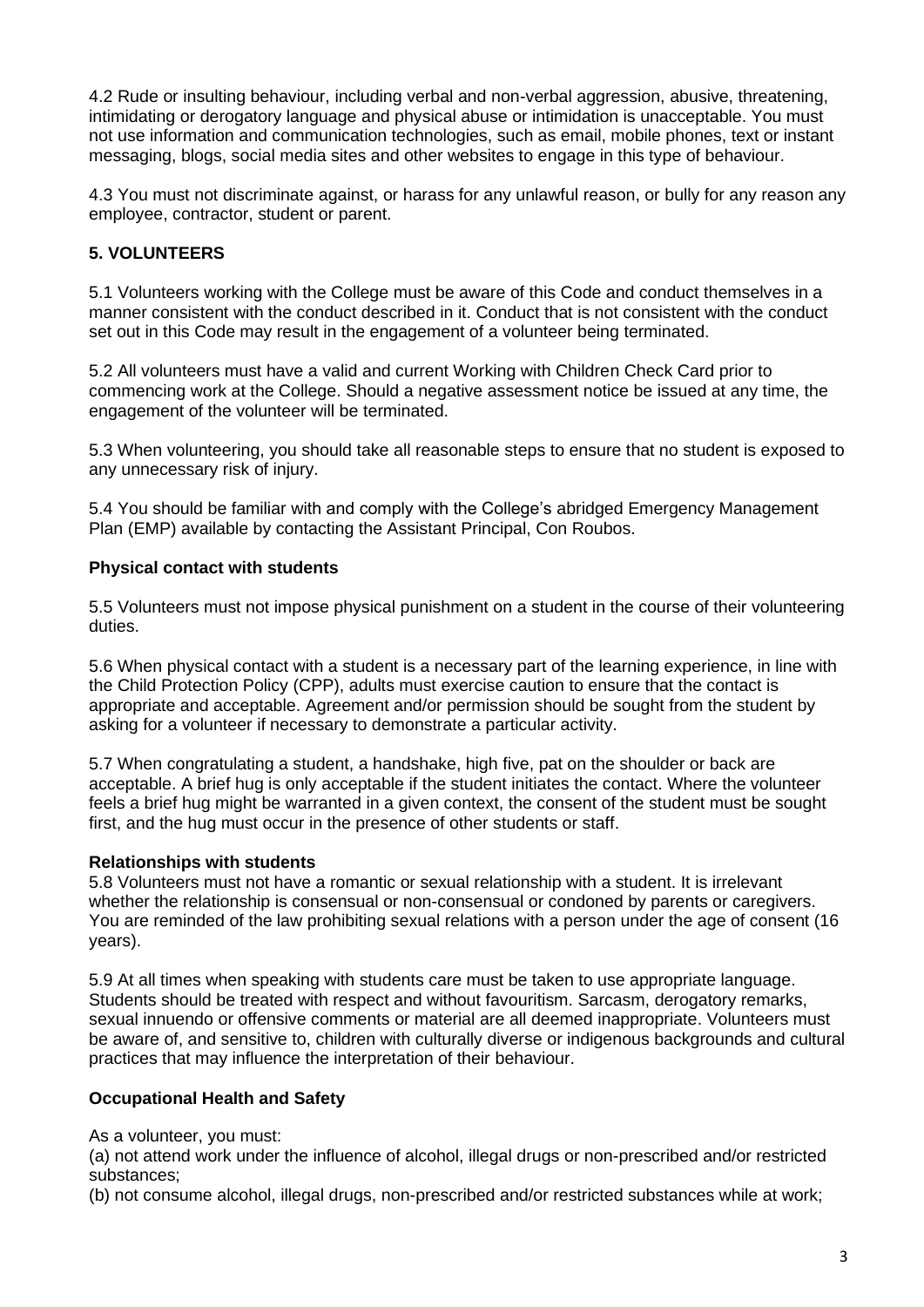(c) notify your supervisor or Principal if you are aware that your work performance or conduct could be adversely affected as a result of the effect of a prescribed drug;

(d) take action to resolve any alcohol or other drug-related problems that you have; and

(e) consult with your supervisor or Principal if you are concerned about working with other employees who may be affected by drugs or alcohol.

# **Drugs & Alcohol**

As a volunteer, **you must not**:

(a) have illegal drugs in your possession while at work. Any illegal drugs found on College property or in the possession of any person on College property may result in disciplinary action including the termination of your employment and referral to the Police;

(b) give students or other employees illegal drugs or restricted substances, or encourage or condone their use; and

(c) supply or administer prescription or non-prescription drugs to students unless authorised to do so.

(d) take alcohol to the College or consume it during College hours or at any College function at any time students are present, including those events conducted outside College premises unless expressly permitted to do so by the Principal

(e) purchase alcohol for, or give alcohol to, any student (or to any other person under the age of 18 years);

(f) encourage or condone the use of alcohol by students of any age during educational activities; (g) store alcohol onsite.

# **Tobacco**

Smoking is not permitted in any College buildings, enclosed area or on College grounds. This includes all buildings, gardens, sports areas, cars and car parks.

# **Record Keeping**

All volunteers have a responsibility:

(a) to create and maintain full, accurate and honest records of their activities, decisions and other business transactions, and

(b) to capture or store records in the College's record systems.

Volunteers must not destroy or remove records without appropriate authority.

Supervisors have a responsibility to ensure that the volunteers reporting to them comply with their records management obligations. Employees must maintain the confidentiality of all official information and documents which are not publicly available or which have not been published.

# **Communication**

Volunteers are required to comply with the College's Communication Policy. You should be mindful of confidentiality when in discussions with other parents or members of the community.

Volunteers should not disclose personal information about another staff member to students or parents or discuss their work performance, except if authorised by the Principal in the context of grievance resolution.

# **Confidential information**

As a volunteer, you must only use confidential information for the work-related purpose it was intended. Unless authorised to do so by legislation, you must not disclose or use any confidential